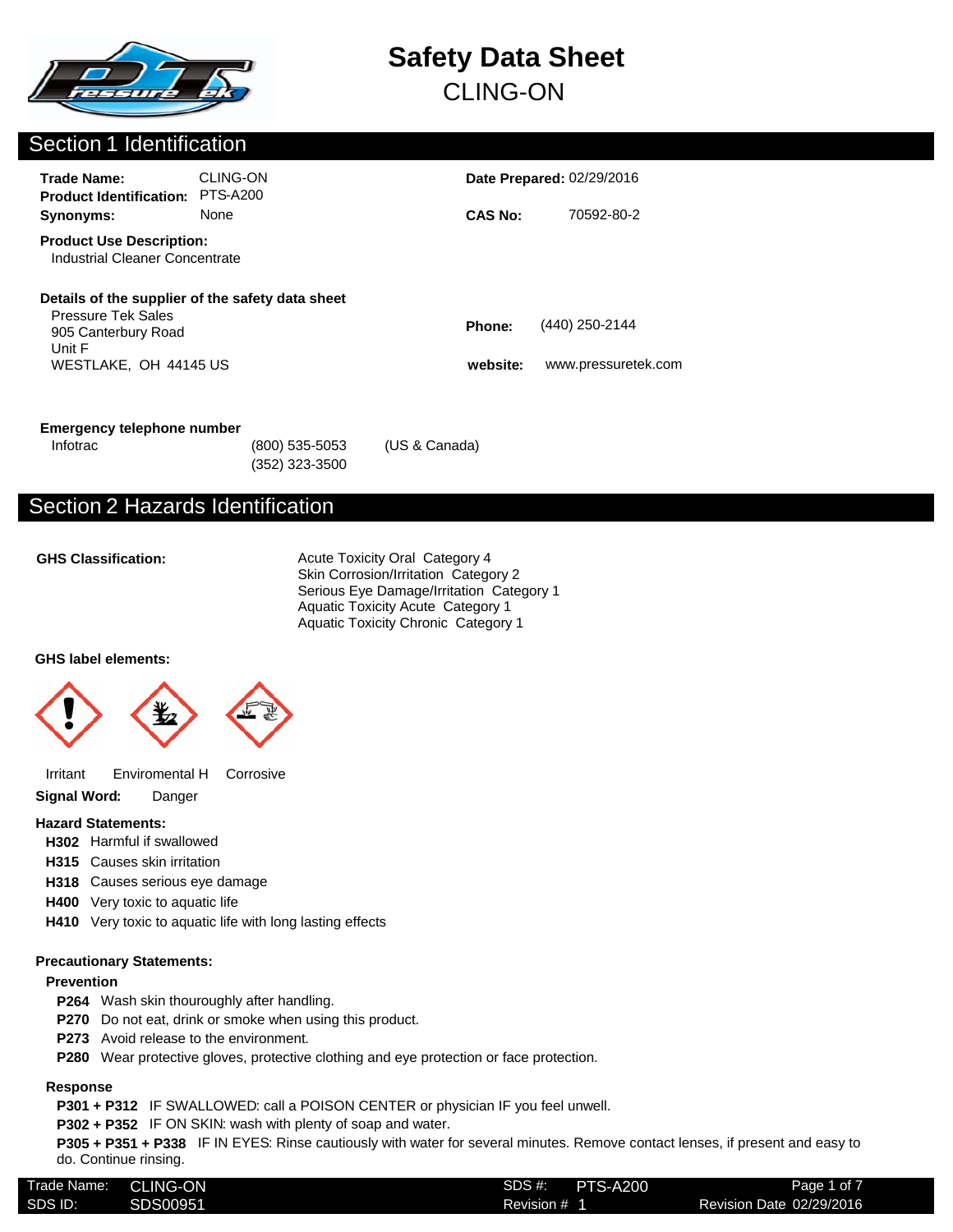

**P310** Immediately call a POISON CENTER or physician. **P330** Rinse mouth. **P332 + P313** IF SKIN irritation occurs: Get medical attention. **P362 + P364** Take off contaminated clothing and wash before reuse

**P391** Collect spillage.

#### **Disposal**

**P501** Dispose of contents/container to an approved waste disposal plant.

#### **Hazards Not Otherwise Classified (HNOC):**

None.

#### **Additional Information:**

None.

| <b>Section 3 Composition</b> |  |
|------------------------------|--|
|                              |  |

| <b>Chemical Name</b>     | Common name and synonyms | CAS#       | %         |
|--------------------------|--------------------------|------------|-----------|
| alkyldimethylamine oxide |                          | 70592-80-2 | $30 - 35$ |

## Section 4 First Aid

#### **General:**

Move out of dangerous area. Perform first aid measures as indicated. Seek medical attention and show this safety data sheet to attending physician.

#### **Inhalation:**

Move to freah air and keep at rest in a position comfortable for breathing. If breathing difficulty occurs or persists seek immediate medical attention. If not breathing give artificial respiration and seek immediate medical attention.

#### **Skin contact:**

Immediately flush exposed skin with water for at least 15 minutes while removing contaminated clothing and/or shoes.

Thoroughly wash with soap and water. Seek medical attention if irritation develops or persists.

#### **Eye contact:**

Immediately flush eyes with water for at least 15 minutes, lifting the upper and lower eyelids intermittently. Check for and remove any contact lenses if easy to do. Seek immediate medical attention.

#### **Ingestion:**

Rinse mouth with water. Do not induce vomiting. Seek medical attention if symptoms develop.

#### **Most important symptoms and effects both acute and delayed:**

No information available.

**Indication of any immediate medical attention and special treatment needed:**

No information available.

## Section 5 Fire Fighting Measures

#### **Suitable Extinguishing Media:**

Use extinguishing media suitable for surrounding fire or source of fire. Use water spray to cool fire exposed containers.

**Unsuitable Extinguishing Media:**

No information available.

#### **Specific hazards developing from the chemical:**

Combustion may produce carbon monoxide, carbon dioxide and other unidentified organic compounds.

#### **Precautions for firefighters:**

No information available.

#### **Firefighting Instructions:**

No information available.

#### **Protection During Firefighting:**

Wear full protective gear and full face pressure demand self-contained breathing apparatus.

### **Other information:**

| Trade Name: | LING-ON  | SDS #:<br><b>PTS-A200</b> | Page 2 of 7              |
|-------------|----------|---------------------------|--------------------------|
| SDS ID:     | SDS00951 | Revision #                | Revision Date 02/29/2016 |
|             |          |                           |                          |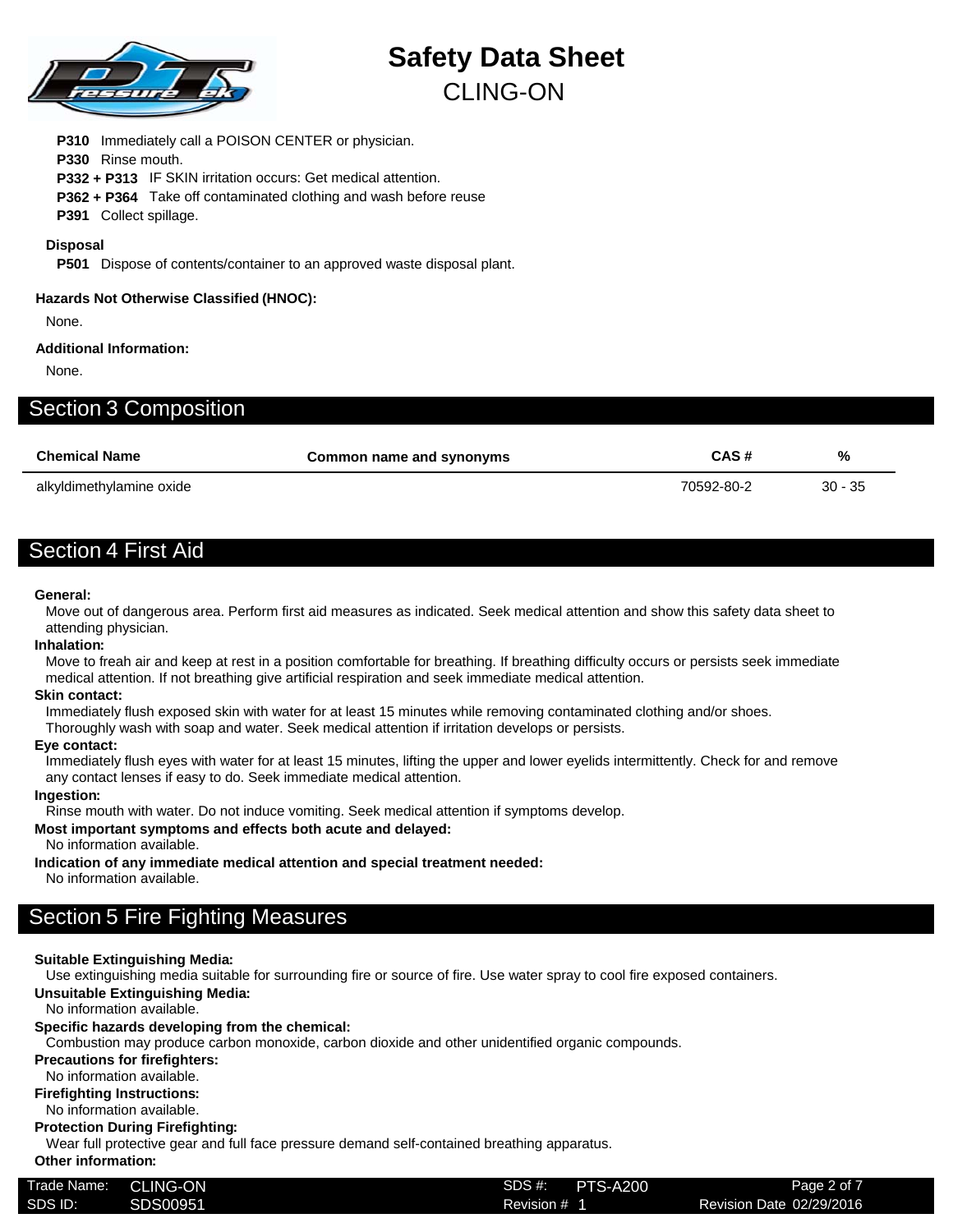

No additional information available.

### Section 6 Accidental Release Measures

#### **Personal precautions, protective equipment and emergency procedures:**

Avoid direct contact with skin, eyes and clothing. Avoid inhalation of mist, vapor or dust. Wear appropriate personal protective equipment as outlined in Section 8 of this SDS.

#### **Environmental precautions:**

Prevent further leakage or spillage if safe to do so. Contain spilled material and prevent run-off onto ground or into water sources or sewers.

#### **Methods and material for containment and cleaning up:**

Absorb on inert material and place in containers for disposal. Dispose of spilled/collected material in accordance with all federal, state and local regulations.

## Section 7 Handling and Storage

#### **Precautions for safe handling:**

Avoid contact with skin and eyes. Avoid inhalation of mist, vapor and dust. Ensure adequate ventilation. Do not eat, drink or smoke while handling. Wear appropriate personal protective equipment as outlined in Section 8 of this SDS.

#### **Conditions for safe storage, including any incompatibilities:**

Store in original container. Keep container tightly closed. Strore at room temperature (50-90 F) in a dry well-ventilated area.

## Section 8 Exposure Controls/Personal Protection

#### **Exposure limits:**

| Ingredient               | <b>Data Source</b> | <b>Exposure Form</b> | <b>Exposure Value</b> | <b>Exposure Notes</b> |
|--------------------------|--------------------|----------------------|-----------------------|-----------------------|
| alkyldimethylamine oxide |                    |                      |                       |                       |
|                          | <b>ACGIH TLV</b>   |                      | Not Established       |                       |
|                          | <b>OSHA PEL</b>    |                      | Not Establiahed       |                       |

#### **Appropriate Engineering Controls:**

Use local and/or general exhaust ventilation to maintain airborn concentrations below irritating levels or exposure limits. An eyewash and safety shower should be available in the work area.

#### **Individual protection measures:**

#### **Eye/face protection:**

Safety glasses or chemical goggles should be worn when handling this material.

#### **Skin protection:**

**Hand Protection:**

Wear chemical resistant gloves when handling.

#### **Other:**

Wear chemical resistant apron when handling.

#### **Respiratory Protection:**

Wear respiratory protection if mist or vapor is produced, while using this material.

#### **General hygiene considerations:**

Follow good hygiene and safety practice. Wash hands and exposed skin before breaks and at the end of the work day. Do not eat, drink or smoke while handling this material. Do not wear contaminated or dirty clothing home from the work-site. Launder contaminated or dirty clothing before reuse.

#### **Additional information:**

No additional information available.

### Section 9 Physical and Chemical Properties

| TPPVULATIVV<br>Odor<br><b>Odor threshold</b> |          | $\sim$<br><b>Yellow Liquid</b><br>Not available.<br>Not available. | <b>Flash point</b><br><b>Evaporation rate</b> |
|----------------------------------------------|----------|--------------------------------------------------------------------|-----------------------------------------------|
| рH<br>Melting/freezing point                 |          | 8.5<br>14°F (-10°C)                                                | Flammability (solid,<br>Lower flammability    |
| Trade Name: CLING-ON<br>SDS ID:              | SDS00951 |                                                                    | SDS#<br>Revisio                               |
|                                              |          |                                                                    |                                               |

**Appearance** Colorless to Light Yellow Liquid Not available. Not available. **Melting/freezing point** 14°F (-10°C)

**Initial boiling point** 212°F (100°C) **Flash point** >200°F (>93°C) **Evaporation rate** Not available. **Flammability (solid, gas)** Not available. **Lower flammability limit** Not available.

Revision # 1 SDS #: PTS-A200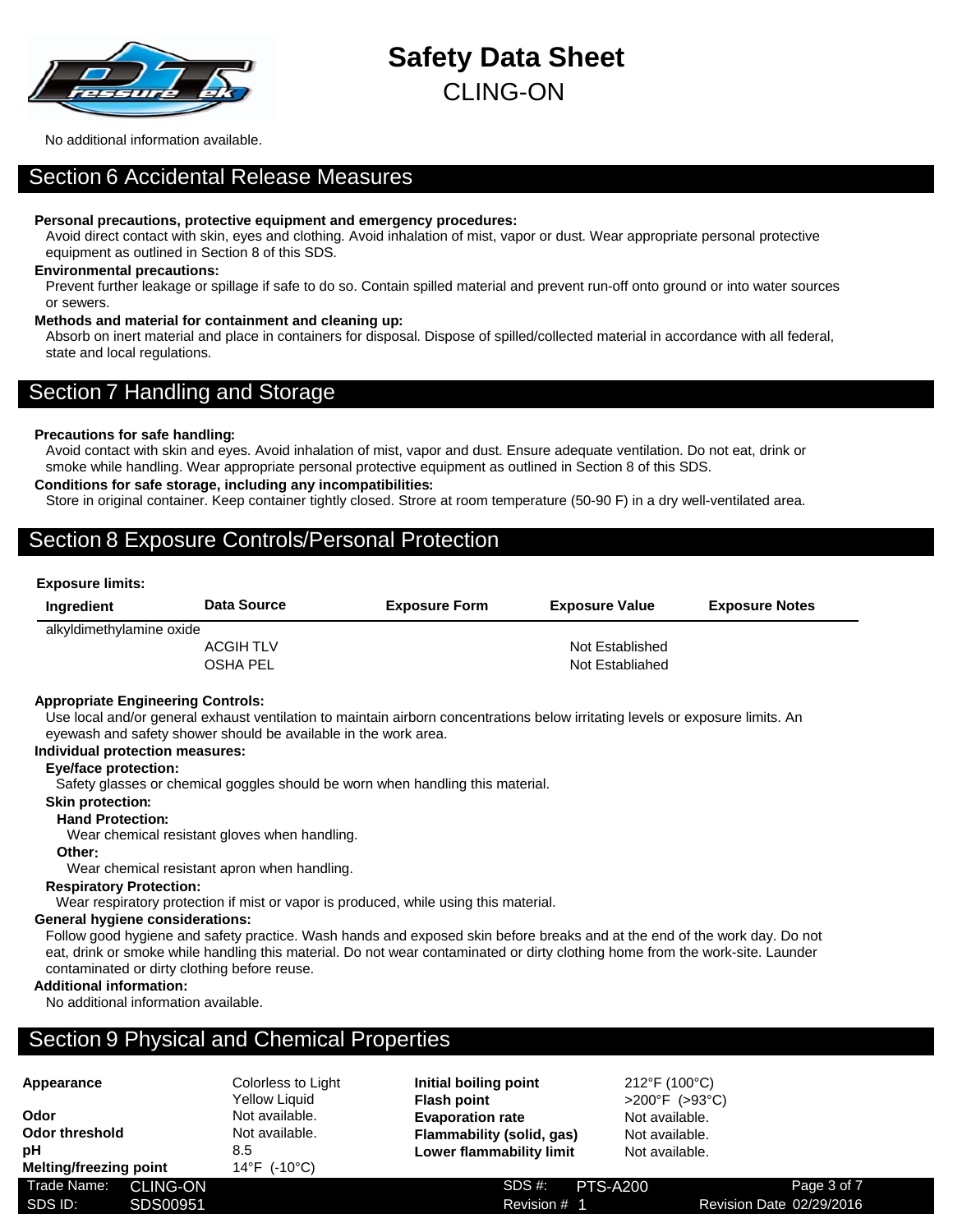

**Upper flammability limit** Not available. **Lower explosive limit** Not available. **Upper explosive limit** Not available.<br> **Vapor pressure** Not available. **Vapor pressure Vapor density** Not available. **Relative density** Not available. **Solubility in water** Complete<br> **PC:** n-octanol/water Mot available. **PC: n-octanol/water** Auto-Ignition temperature Not available. **Decomposition temperature** Not available. **Viscosity** Not available. **Density** Not available. **Specific gravity** 0.97

# Section 10 Stability and Reactivity

| <b>Reactivity:</b><br><b>Chemical stability:</b> | Not reactive under normal use conditions.<br>Material is stable under normal handling and storage conditions. |
|--------------------------------------------------|---------------------------------------------------------------------------------------------------------------|
| <b>Hazardous reactions:</b>                      | Hazardous polymerization will not occur under normal handling and storage.                                    |
| Conditions to avoid:                             | Avoid excessive heating, freezing and chemical contamination.                                                 |
| <b>Decomposition products:</b>                   | No decomposition products are expected under normal storage and handling<br>conditions.                       |
| Incompatible materials:                          | Avoid contact with oxidizers and strong acids.                                                                |

**Safety Data Sheet**

CLING-ON

## Section 11Toxicological Information

**Information on the likely routes of exposure:**

| Inhalation:                                               | information on the likely routes of exposure: |                                                                               |                             |              |  |
|-----------------------------------------------------------|-----------------------------------------------|-------------------------------------------------------------------------------|-----------------------------|--------------|--|
| Inhalation of mist may be toxic.                          |                                               |                                                                               |                             |              |  |
| <b>Skin Contact:</b>                                      |                                               |                                                                               |                             |              |  |
|                                                           | Material may cause skin irritation.           |                                                                               |                             |              |  |
| <b>Eve Contact:</b>                                       |                                               |                                                                               |                             |              |  |
|                                                           | Material may cause eye irritation and damage. |                                                                               |                             |              |  |
| Ingestion:                                                |                                               |                                                                               |                             |              |  |
| No information available.                                 |                                               |                                                                               |                             |              |  |
| No information available.                                 |                                               | Symptoms related to the physical, chemical and toxicological characteristics: |                             |              |  |
| Delayed and chronic effects:<br>No information available. |                                               |                                                                               |                             |              |  |
| <b>Numerical measures of toxicity:</b>                    |                                               |                                                                               |                             |              |  |
| Components                                                | Exposure                                      | <b>Species</b>                                                                | Dose                        | <b>Notes</b> |  |
| alkyldimethylamine oxide:                                 |                                               |                                                                               |                             |              |  |
| Oral                                                      | LD50                                          | Rat                                                                           | 1064 mg/kg                  |              |  |
| Dermal                                                    | LD50                                          | Rat                                                                           | >2000 mg/kg                 |              |  |
| <b>Toxicological effects:</b>                             |                                               |                                                                               |                             |              |  |
| <b>Acute Toxicity:</b>                                    |                                               |                                                                               |                             |              |  |
| Mixture:                                                  |                                               |                                                                               |                             |              |  |
|                                                           | No information available.                     |                                                                               |                             |              |  |
| <b>Skin Corrosion/Irritation:</b>                         |                                               |                                                                               |                             |              |  |
| Mixture:                                                  |                                               |                                                                               |                             |              |  |
| Corrosive to skin.                                        |                                               |                                                                               |                             |              |  |
| <b>Serious Eye Damage/Irritation:</b>                     |                                               |                                                                               |                             |              |  |
| Mixture:                                                  |                                               |                                                                               |                             |              |  |
|                                                           | No information available.                     |                                                                               |                             |              |  |
| <b>Respiratory sensitization:</b><br>Mixture:             |                                               |                                                                               |                             |              |  |
| Trade Name:                                               | <b>CLING-ON</b>                               |                                                                               | $SDS#$ :<br><b>PTS-A200</b> | Page 4 of 7  |  |

Revision # 1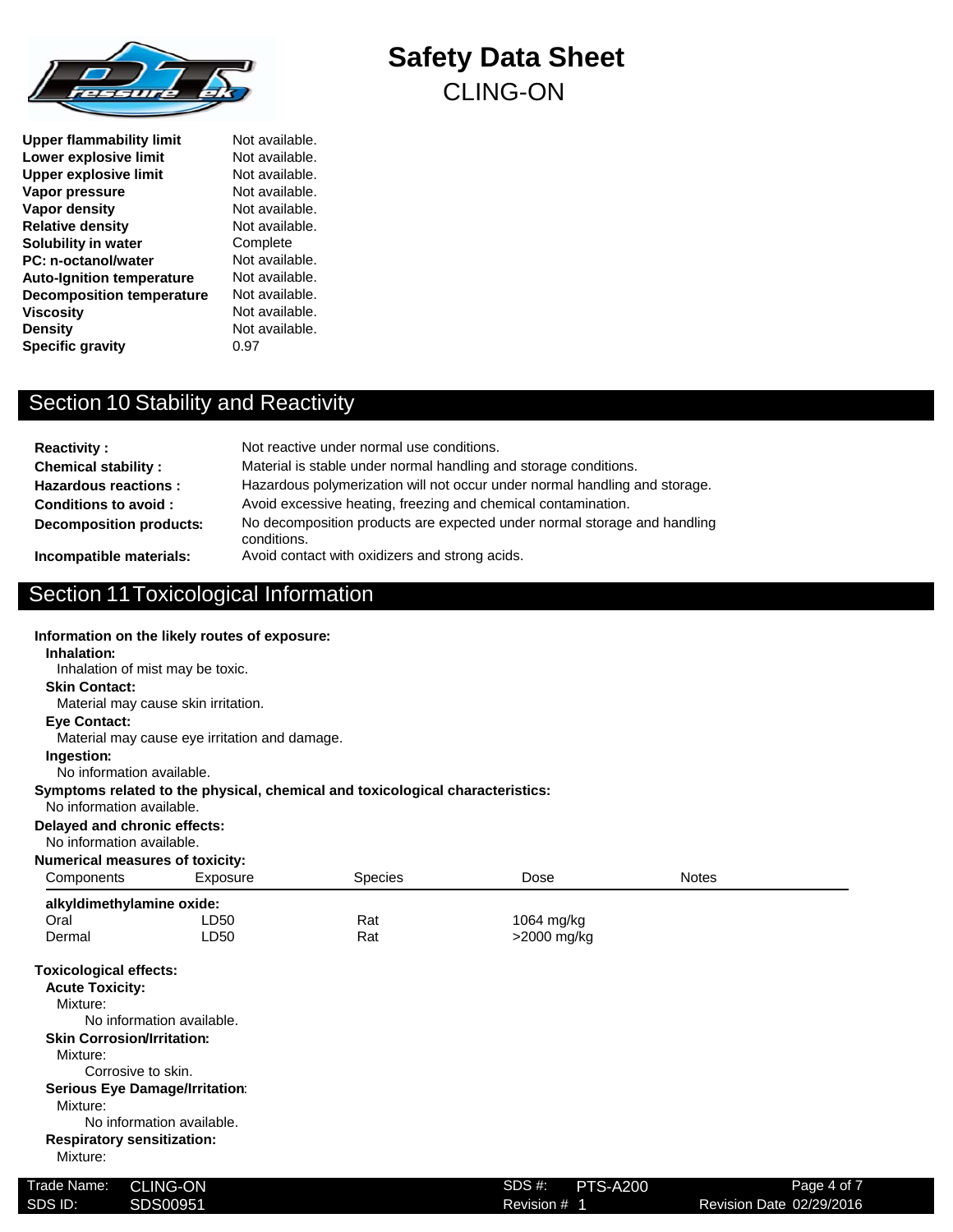

No information available. **Skin sensitization:** Mixture: No information available. **Germ cell mutagenicity:** Mixture: No information available. **Cancinogenicity:** Mixture: This product is considered to be a potencial canginogen by: NTP: No OSHA: No IARC: No **Reproductive toxicity:** Mixture: This product is not expected to cause reproductive and developmental effects. **STOT-single exposure:** Mixture: No information available. **STOT-repeated exposure:** Mixture: No information available. **Aspiration hazard:** Mixture: This product is not an aspiration hazard. **Additional information:**

None.

### Section 12 Ecological Information

#### **Ecotoxicity:**

No information available.

| <b>Numerical measures of ecotoxicity:</b>  |                  |                       |             |              |  |
|--------------------------------------------|------------------|-----------------------|-------------|--------------|--|
| Components                                 | ⊺vpe             | <b>Species</b>        | Dose        | <b>Notes</b> |  |
| alkyldimethylamine oxide:                  |                  |                       |             |              |  |
| Fish                                       | LC50             | <b>Fathead Minnow</b> | $3.46$ mg/l | 96 hr        |  |
| Invertebrate                               | EC <sub>50</sub> | Daphnia magna         | $10.5$ mg/l | 48 hr        |  |
| Algae                                      | EC50             | Green Algae           | $0.86$ mg/l | 72 hr        |  |
| Persistence and degradability:<br>Mixture: |                  |                       |             |              |  |
| No information ovailable                   |                  |                       |             |              |  |

No information available. **Bioaccumulative potencial:**

Mixture:

No information available.

#### **Mobility in soil:**

Mixture:

No information available. **Other adverse effects:**

Mixture:

No information available.

### **Additional information:**

No information available.

### Section 13 Disposal Considerations

#### **Disposal instructions:**

Dispose of material in accordance with all federal, state and local regulations.

### **Contaminated packaging:**

Triple rinse container and offer for recycling. Dispose of container following all federal, state and local regulations.

| Trade Name: | <b>CLING-ON</b> | SDS #:     | <b>PTS-A200</b> | Page 5 of 7              |
|-------------|-----------------|------------|-----------------|--------------------------|
| SDS ID:     | SDS00951        | Revision # |                 | Revision Date 02/29/2016 |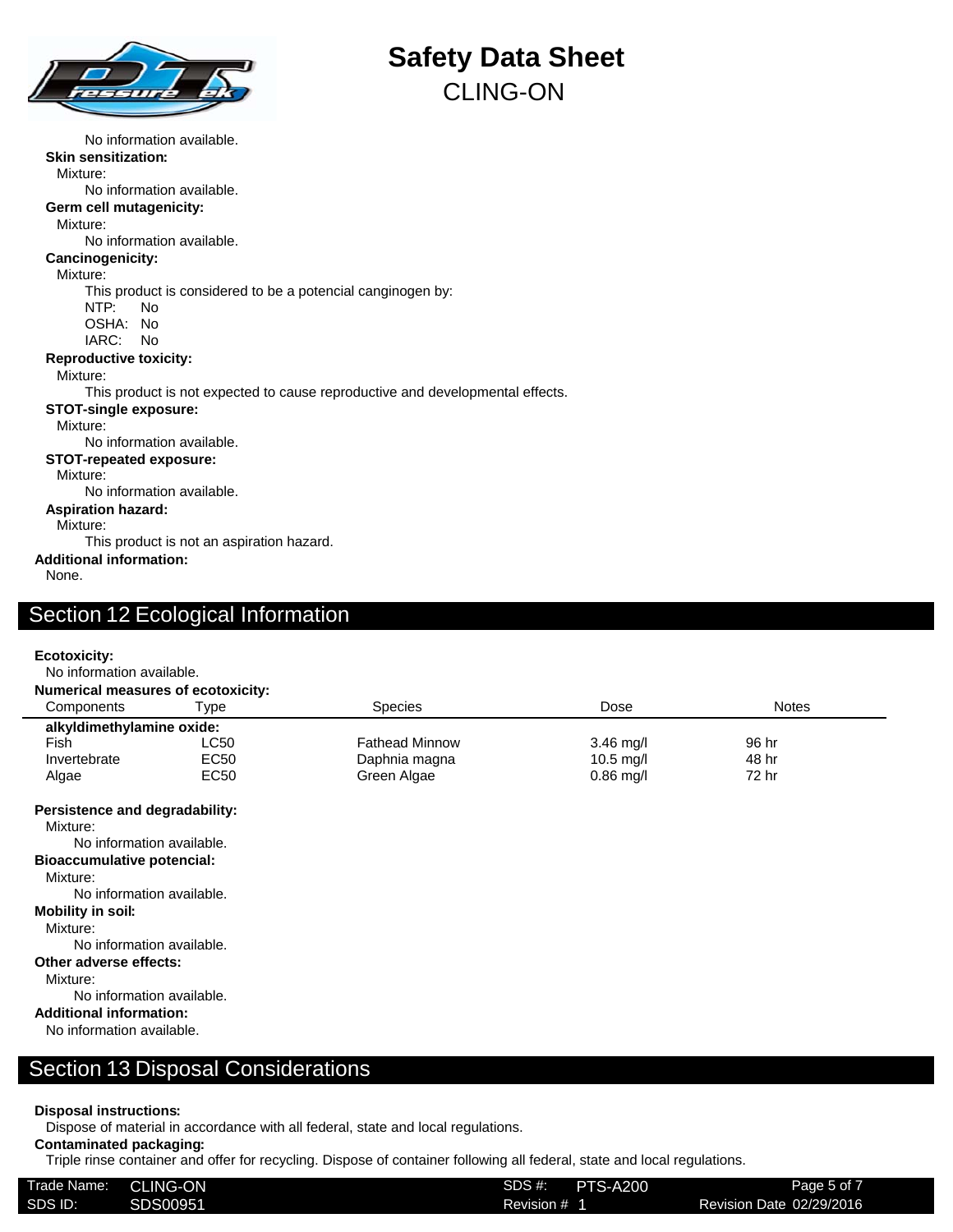

**Additional Information:**

No additional information available.

## Section 14 Transport Information

**DOT:**

**Not classified.**

## Section 15 Regulatory Information

**Federal regulations: SARA 311/312 Hazard categories:** None. **SARA 302 Extremely hazardous substance:** Not listed. **SARA 304 Emergency release notification:** Not regulated. **SARA 311/312 Hazardous chemical:** No **SARA 313 Toxic Release Inventory (TRI) report:** Not regulated. **CERCLA Hazardous substance list:** Not Listed. **Federal Insecticide, Fungicide, and Rodenticide Act (FIFRA):** This chemical is not a pesticide product. **Clean Air Act regulated substances:** None. **Clean Water Act regulated substances:** None. **U.S. state regulations:** None. **Canadian regulations: Canadian Ingridient Disclosure List substances:** None listed. **WHMIS classification:** Not classified.

## Section 16 Other Information

**HMIS hazard ID:**



Hazard rating: 0 - Minimal; 1 - Slight; 2 - Moderate; 3 - Serious; 4 - Severe; \*-Chronic health effect

| Trade Name: | <b>CLING-ON</b> | SDS#    |
|-------------|-----------------|---------|
| SDS ID:     | SDS00951        | Revisio |